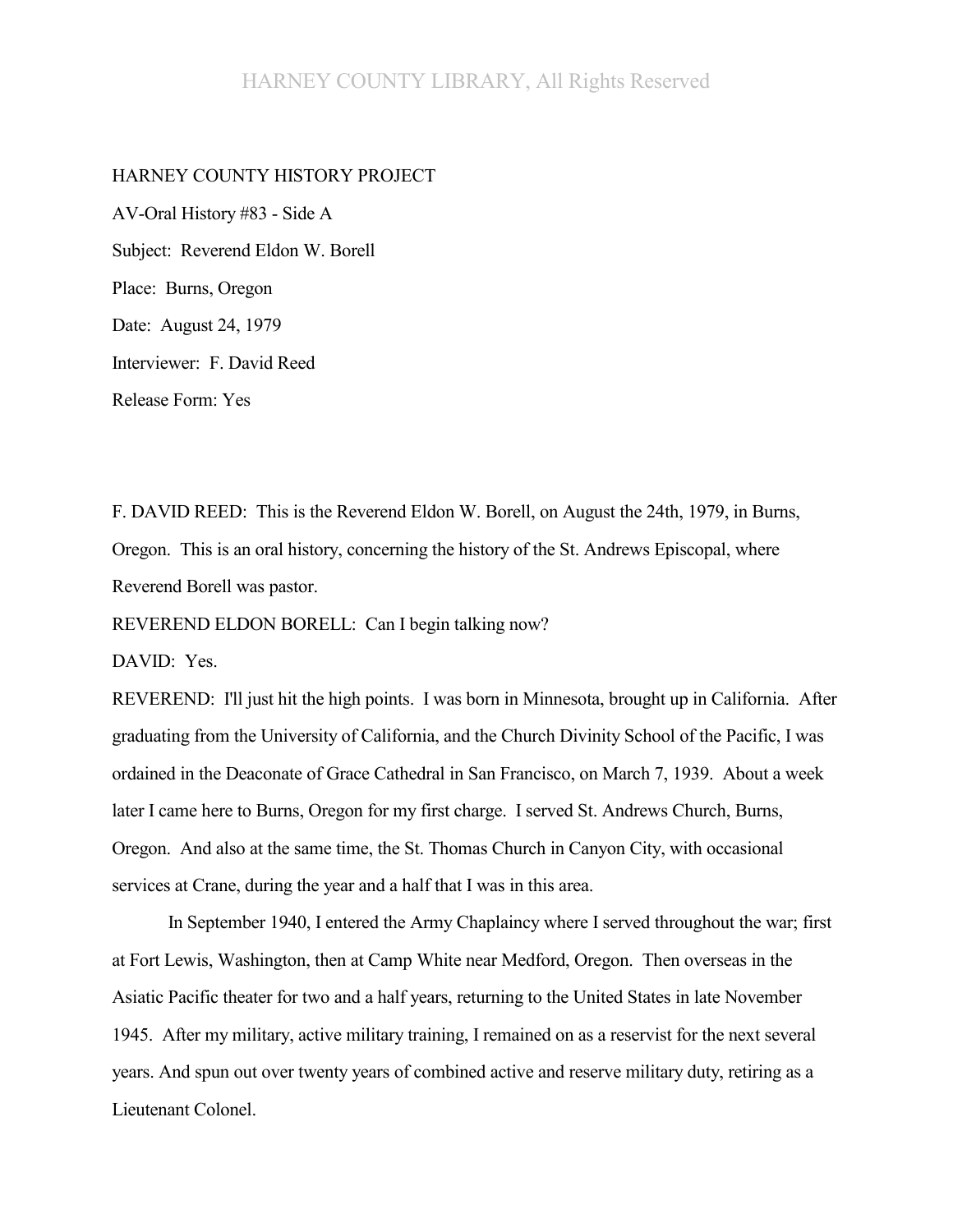DAVID: What was the thing that brought you to Burns? Was that the offer of the church?

REVEREND: This was a mission at that time, and Bishop Remington had been down to CDSB

and talked to the Deacon there, and the Deacon had recommended me, and so I was invited to come

to Burns, Oregon. Bishop Remington invited me to come here.

DAVID: You came out here as a single man?

REVEREND: At first, yes, I came out here as a single man. I was not married until March 13, 1942 at Fort Lewis, Washington when I was in military service.

DAVID: What did you find in an Oregon Church when you came out, or to Burns?

REVEREND: I don't know how to describe it. It was a simple church, a very attractive church,

especially on the inside. The inside was of knotty pine, and it was very attractive on the inside. A small church, but very attractive, with a very attractive parish hall adjoining.

DAVID: Was that the old high school building that they had remodeled at that time?

REVEREND: That I don't know. I don't know enough of the past history of St. Andrews to know whether that was the remodeled former high school. I suppose it was; I do remember that there was a high school across the street from the church.

DAVID: You mentioned that you held services occasionally at Crane ---

REVEREND: Yes, once a month, I think, I went to --- and Canyon City quite regularly. And as I remember now, bare in mind this goes back 40 years. As I remembered, I took morning services here at Burns, and evening services at Canyon City every Sunday. Once a month I'd go over to Crane for a service.

DAVID: Did you have a fairly large congregation at that time?

REVEREND: Oh, it was, no, no, it was not that large. I could not give you the numerical strength of it. It was a cozy congregation, not large. But enough to be fun to work with.

DAVID: I'm curious, have you been back to Burns since that time, or is this your first trip back? What changes in Burns itself?

REVEREND: I did not return to Burns until about a year ago. I was on a trip with my wife up to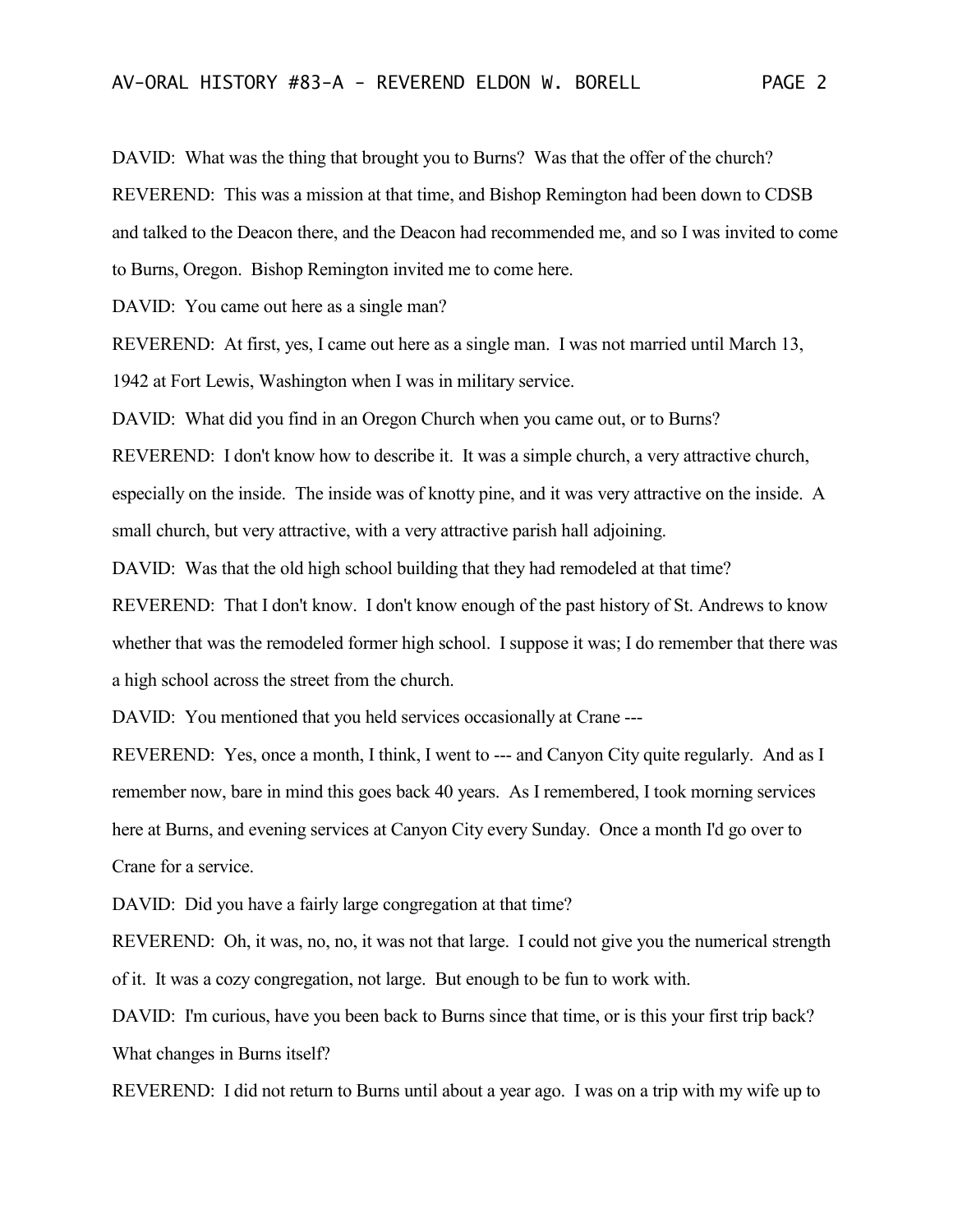Canada to visit our daughter who lives in British Columbia. And on the way back we came through Burns, and we stopped to talk with some people about some directions, and found that Mrs. Voegtly, I found that Mrs. Voegtly who was out in the garden and with whom we talked, was the wife of Allan Voegtly, who was a boy when I was Vicar here at Burns. That was my only visit to Burns, and even then I just stayed overnight and was on my way the next day.

Well, the town seems to have grown, but I did not think too much. I think it is still a fairly small town. Oh, I think it's not changed drastically since I was here.

DAVID: Have you visited enough at the church to notice any changes --- from here to when you were Vicar?

REVEREND: The big change, I think, is the amalgamation with the Presbyterians. They're now having joint services with the Presbyterians. And in fact, the rector of this parish --- I think it has parochial status now. The rector here, I believe is a Presbyterian, but he has Episcopal orders also. We do that sort of thing. We ordain members of other dominations also. I believe that is the status. This Presbyterian now, the Reverend Mr. Christ is Presbyterian, but also has Episcopal orders. I mean orders from the Episcopal Church, I should say. He is the one in charge now. But that's the big change. I understand that took place not too many years ago. They joined forces with the Presbyterians here. Well, I think that was a good move, the Episcopal congregation alone is very small. By adding the Presbyterians to them, and having joint services with them, adds to the numerical strengths and other strengths.

DAVID: What made you consider going into the Army as a Chaplain? You said you stayed here for about a year --- I say what influenced your decision at that time?

REVEREND: I realized our country was on the brink of war, and I thought I ought to get in where the action was. I thought it would be a worthwhile experience to be an Army Chaplain for a few years.

DAVID: Could you tell us anything about the church services? How they were conducted at that time --- in comparison to what they are now? Are things definitely different that way?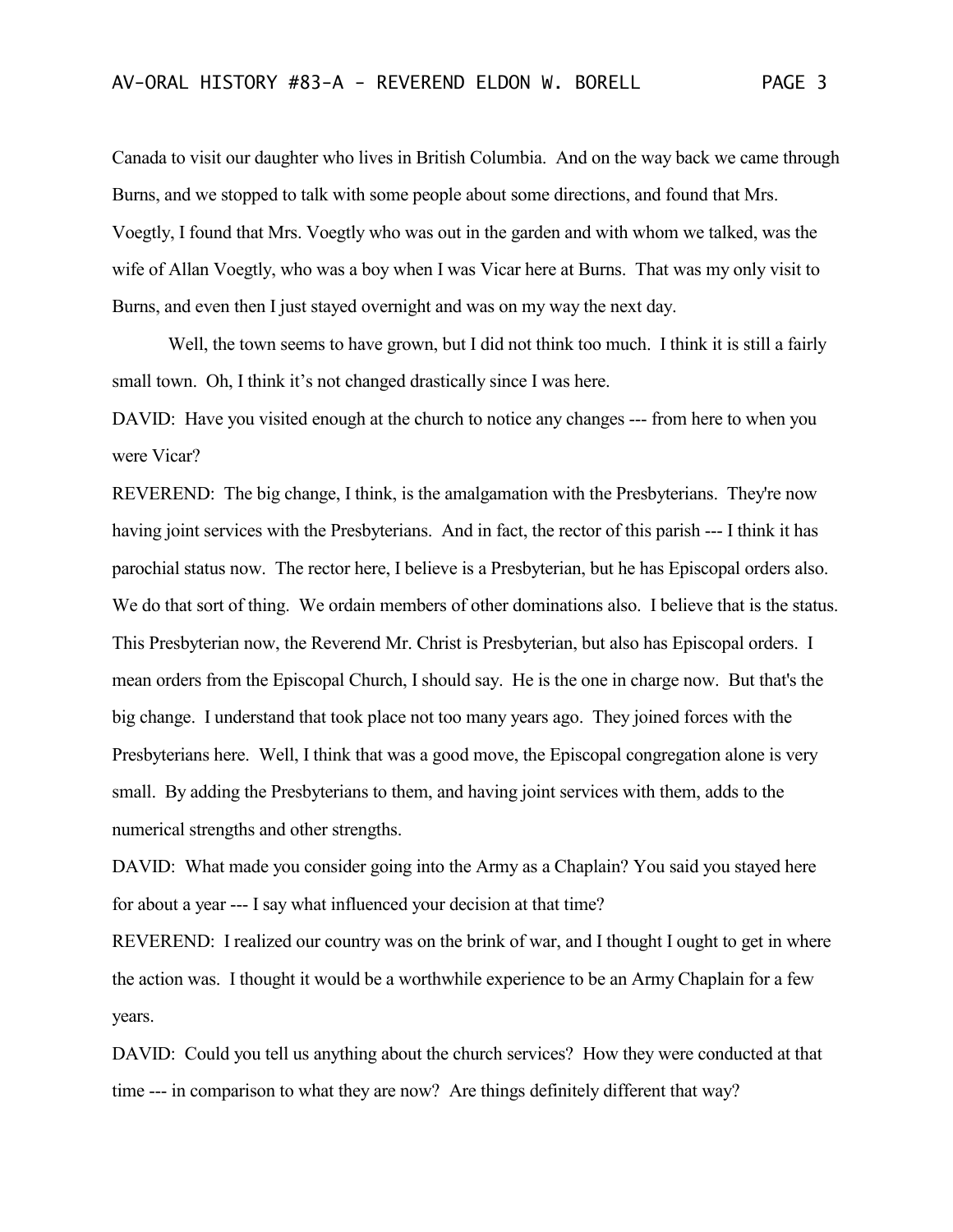REVEREND: Of course, I'm just not too sure how they're doing it here now. I know what we did then. It was strictly Episcopal, and strictly in accordance with the 1928 Book of Common Prayer. And I would imagine that now they use the Proposed Book of Common Prayer --- is quite different in some respects to the 1928 prayer book. I'm not sure whether, under the present setup, they also have Presbyterian services. That I don't know. I haven't, I just arrived this afternoon, so I don't know just what goes on here. I'd like to talk with more people, particularly with the clergymen. DAVID: Do you have time to stay the weekend and go to church on Sunday?

REVEREND: Yes, those are my plans, yes. I'm on a trip. We went to Canada to visit our daughter up there --- and when we leave here Sunday afternoon, and we plan to go to Caldwell, Idaho where my wife has a sister. We'll visit there for a few days. And then go up to Slocan, British Columbia, to visit my daughter and her family, and our two grandchildren.

DAVID: Now are there any special experiences that you can think of at the time you were Vicar here?

REVEREND: I had a pleasant time during that year and a half in Burns. I hold with a special pleasure my association with a service club, then known as the Boosters Club. Whether they still have that or not, I don't know. I remember the Boosters Club with a great deal of pleasure. DAVID: Was that --- on that would --- Was the Boosters Club connected with the high school, things of that nature, or was it just ---

REVEREND: It was just a service club like the Lions, or Kiwanis, or Rotary.

DAVID: And they did special things in the community?

REVEREND: Oh yes, they did that, oh yes. Well, I think that's why they were called Booster Club, because it attempted to boost things in the community. To deal with the welfare of the community. There's one thing that may of changed since I was here, but then again having arrived here only this afternoon, I don't know.

When I was here the high school band was very colorful, they wore Scottish garb, you know. The town's named after Burns, because one of the pioneer's love of things Scottish, and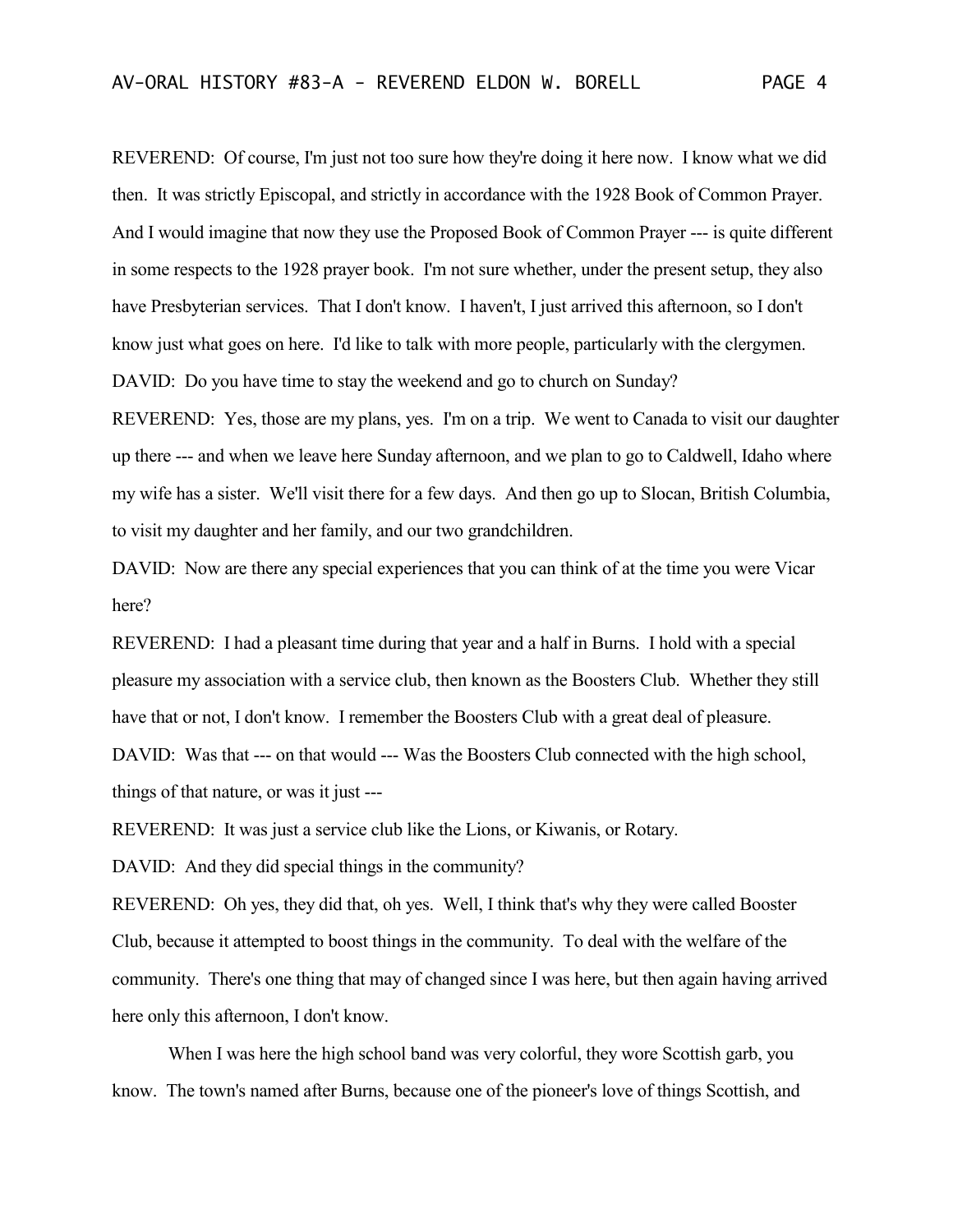especially the poet, Burns. So they decked the youngsters in kilts, and one thing and another, and that was very colorful to see them marching in their Scottish plaids.

DAVID: What special things do you remember?

REVEREND: Things that I remember here? Well, my tenure here embraced two summers, both good summers. I went to the young people's conference at Cove, Oregon. Which now, as I understand, is going very strong --- they have the school and all sorts of things we did not have when I was here. But we did have a young people's summer camp here each summer, and I enjoyed that very much.

DAVID: I was going to ask you if you kept contact with people after you left here, did you keep contact with people? Did you have a writing contact with any members in your congregation that kept up on the news of Burns after the time that you left?

REVEREND: No, no, I did not. I pretty much lost contact with them. I was first of all in the military service, and I served at various parishes in the United States. And then finally ended up by teaching in a college in Decatur, Alabama. So, during all that I lost contact with Burns. And I did not renew any contact until about a year ago when we happened to come through --- I mentioned that earlier.

DAVID: You weren't aware at the time that the old church burned down?

REVEREND: I didn't know anything about that at the time. I'm sorry that I can't give you more information, but you see ---

DAVID: I think some of the things that you told us here have been very delightful. About the Boosters Club and things of that nature.

REVEREND: Is there anything; is there anything else you want to ask me? Anything else you would like to know? I could go on interminably talking about my personal life, but I think that isn't what you want though.

DAVID: We were interested in what it was like in Burns. Of course, I was interested in what happened to you after --- what brought you back to Burns, and things of that nature.